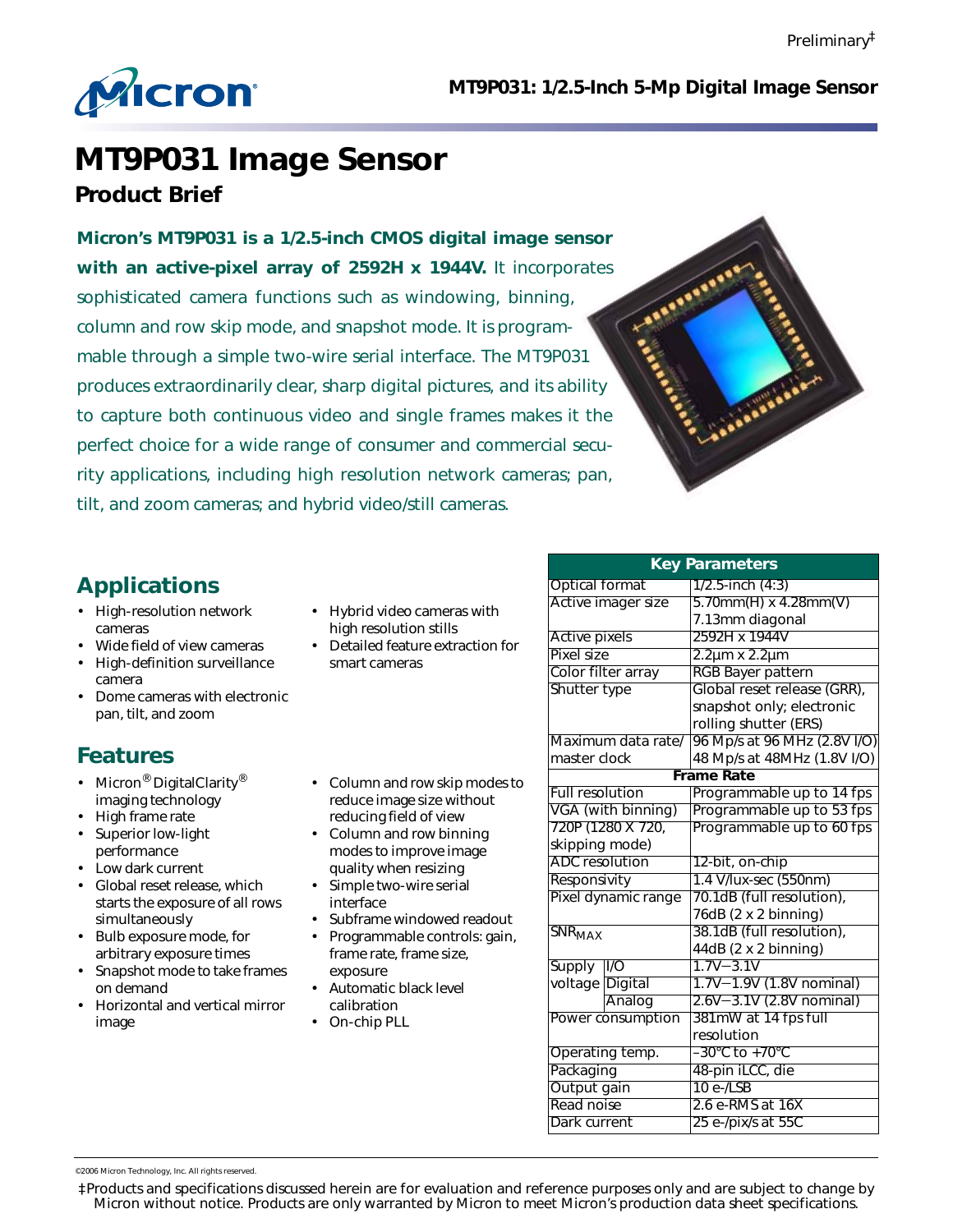

# **Ordering Information**

#### **Table 1: Available Part Numbers**

| <b>Part Number</b> | <b>Description</b> |
|--------------------|--------------------|
| MT9P031I12STC ES   | 48-Pin iLCC 7 deg  |
| MT9P031I12STD ES   | Demo kit           |
| MT9P031I12STH ES   | Demo kit headboard |

# **General Description**

The MT9P031 sensor can be operated in its default mode or programmed for frame size, exposure, gain setting, and other parameters. The default mode outputs a full-resolution image at 14 frames per second (fps).

An on-chip analog-to-digital converter (ADC) provides 12 bits per pixel. FRAME\_VALID and LINE\_VALID signals are output on dedicated pins, as is a pixel clock that is synchronous with valid data.

The 5-megapixel CMOS i`mage sensor features DigitalClarity—Micron's breakthrough low-noise CMOS imaging technology that achieves CCD image quality (based on signalto-noise ratio and low-light sensitivity) while maintaining the inherent size, cost, and integration advantages of CMOS.

### **Figure 1: MT9P031 Quantum Efficiency versus Wavelength**

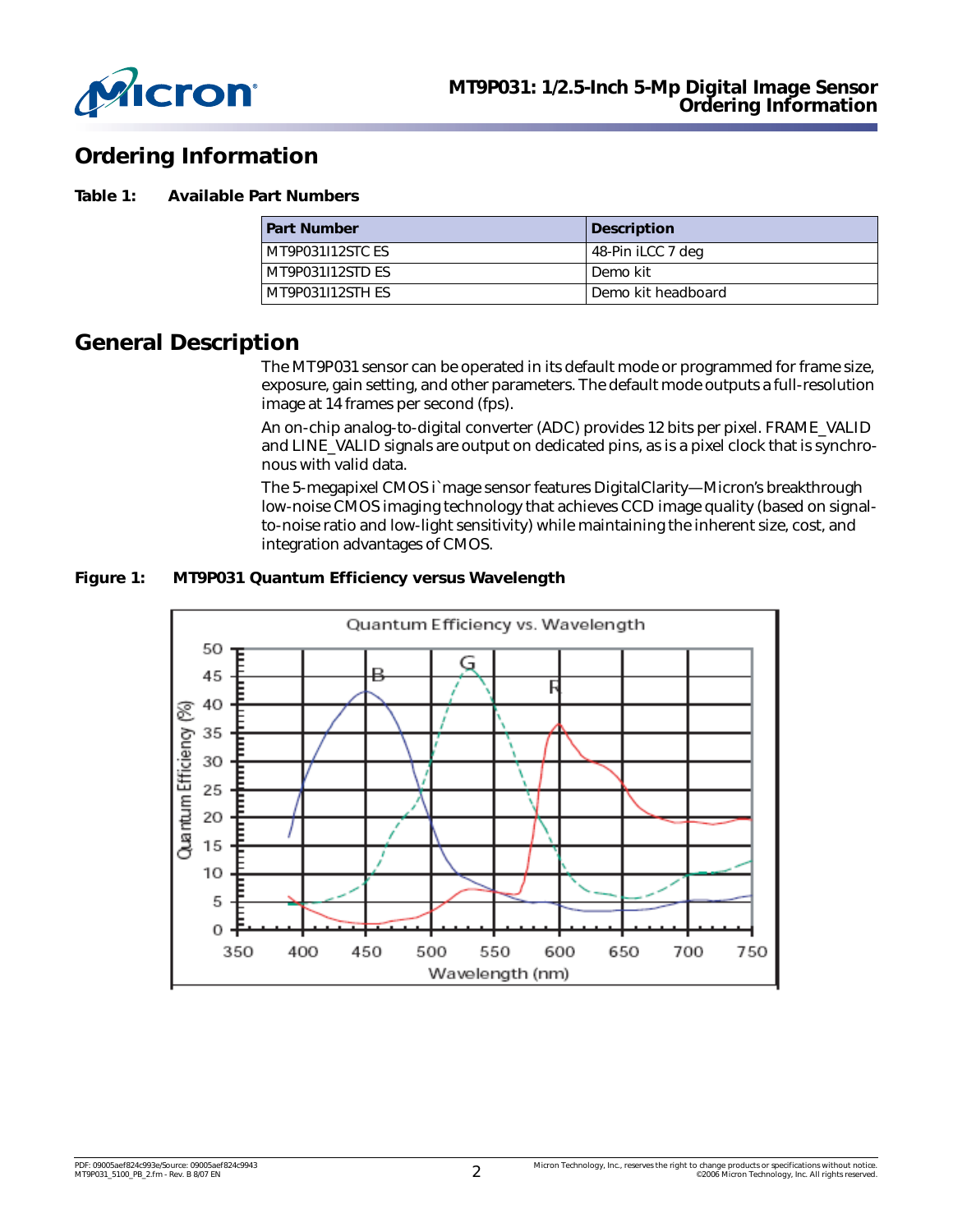

# **Figure 2: Chief Ray Angle**

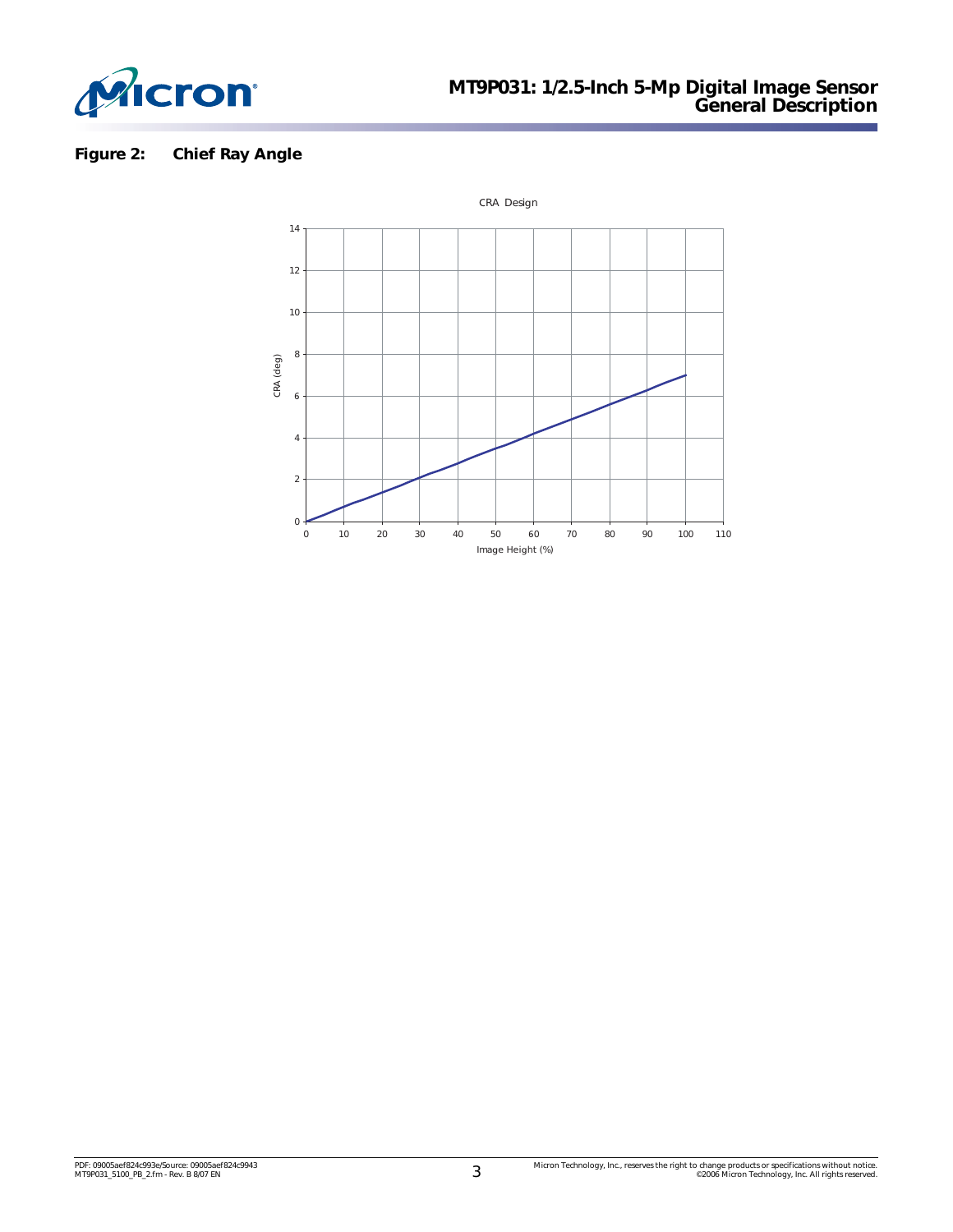

# **Functional Overview**

The MT9P031 is a progressive-scan sensor that generates a stream of pixel data at a constant frame rate. It uses an on-chip, phase-locked loop (PLL) to generate all internal clocks from a single master input clock running between 6 MHz and 27 MHz. The maximum pixel rate is 96 megapixels per second, corresponding to a clock rate of 96 MHz. [Figure 3](#page-3-0) illustrates a block diagram of the sensor.

### <span id="page-3-0"></span>**Figure 3: MT9P031 Block Diagram**



The sensor is programmed via the two-wire serial bus, which communicates with the array control, analog signal chain, and digital signal chain. The core of the sensor is a 5 megapixel active-pixel array. The timing and control circuitry sequences through the rows of the array, resetting and then reading each row in turn. In the time interval between resetting a row and reading that row, the pixels in the row integrate incident light. The exposure is controlled by varying the time interval between reset and readout. Once a row has been read, the data from the columns are sequenced through an analog signal chain (providing offset correction and gain) and then through an ADC. The output from the ADC is a 12-bit value for each pixel in the array. The ADC output passes through a digital processing signal chain (which provides further data path corrections and applies digital gain). The pixel data are output at a rate of up to 96 Mp/s, in addition to frame and line synchronization signals.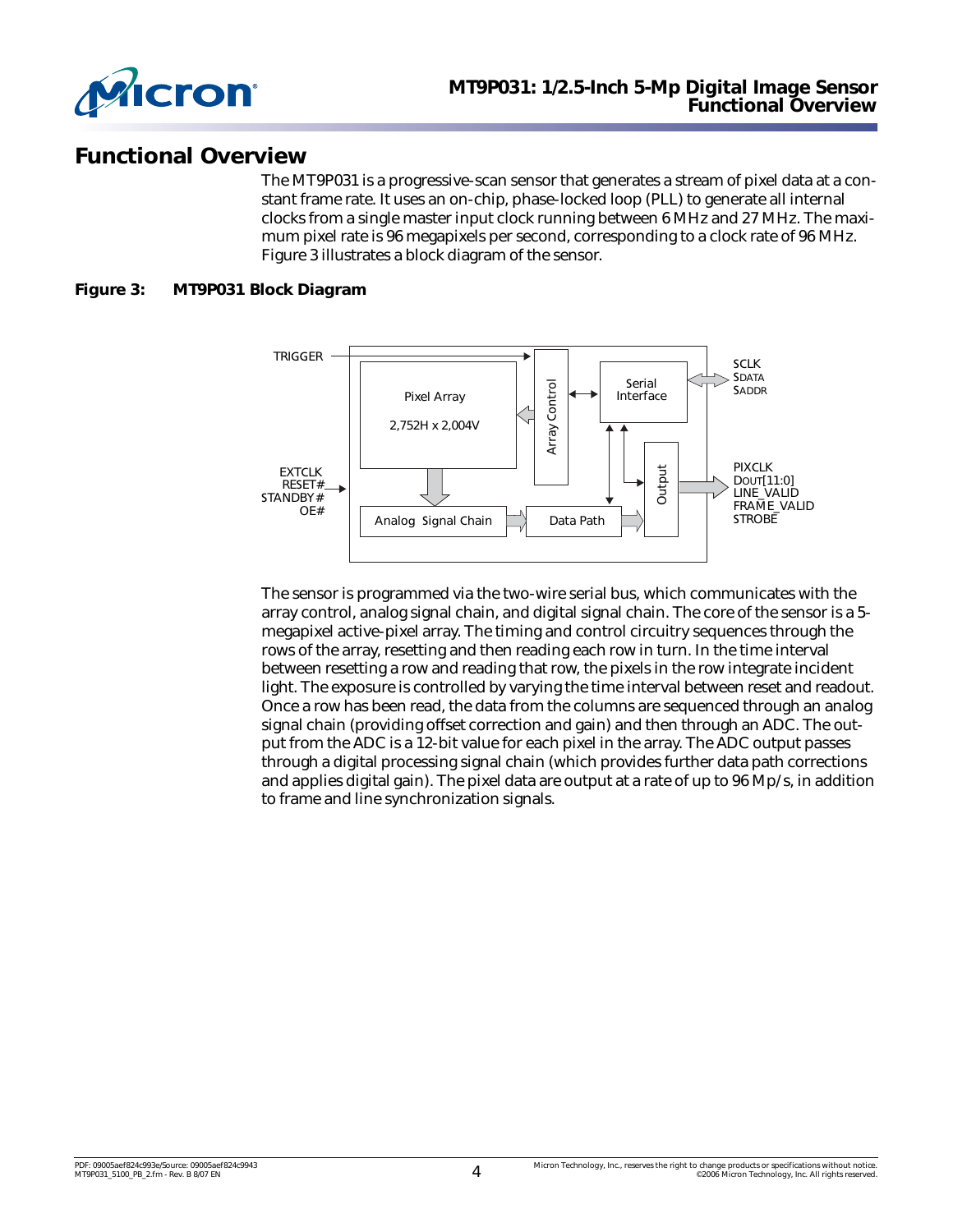

### **Figure 4: Typical Configuration (connection)**



- Notes: 1. Resistor value 1.5KΩ is recommended but may be greater for slower two-wire speed.
	- 2. All power supplies should be adequately decoupled.
	- 3. All DGND pins must be tied together, as must all AGND pins, all VDDQ pins, and all VDD pins.

#### **Figure 5: 48-Pin iLCC 10x10mm Package Pinout Diagram (top view)**

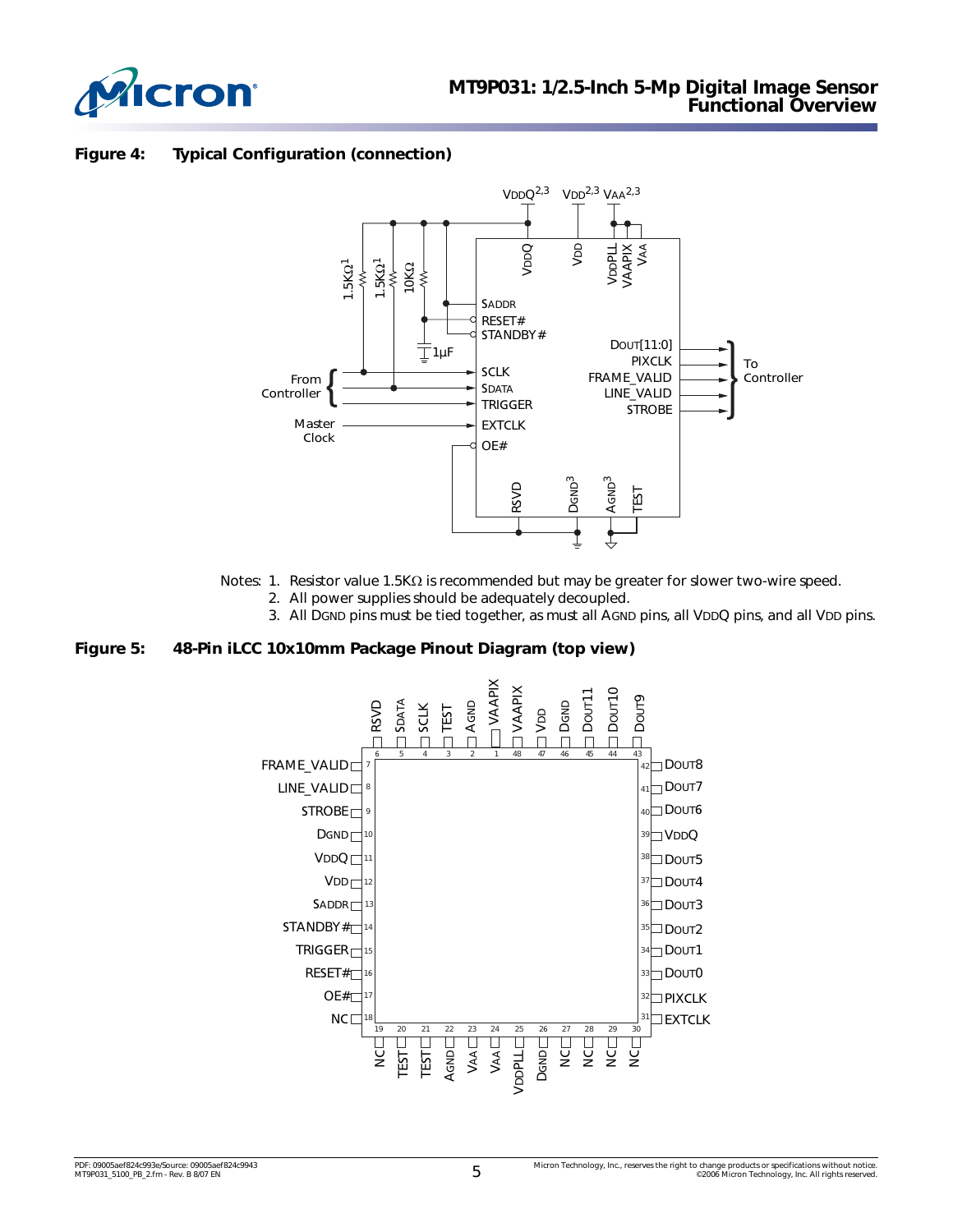

## **Table 2: Pin Descriptions**

| <b>Name</b>       | <b>LLCC Pin</b>           | <b>Type</b>              | <b>Description</b>                                                                                                                                         |  |  |
|-------------------|---------------------------|--------------------------|------------------------------------------------------------------------------------------------------------------------------------------------------------|--|--|
| RESET#            | 16                        | Input                    | When LOW, the MT9P031 asynchronously resets. When driven HIGH, it<br>resumes normal operation with all configuration registers set to factory<br>defaults. |  |  |
| <b>EXTCLK</b>     | 31                        | Input                    | External input clock.                                                                                                                                      |  |  |
| <b>SCLK</b>       | $\overline{4}$            | Input                    | Serial clock: Pull to VDDQ with a 1.5 $K\Omega$ resistor.                                                                                                  |  |  |
| OE#               | 17                        | Input                    | When HIGH, the PIXCLK, DOUT, FRAME_VALID, LINE_VALID, and STROBE<br>outputs enter a High-Z. When driven LOW, normal operation resumes.                     |  |  |
| STANDBY#          | 14                        | Input                    | Standby: When LOW, the chip enters a low-power standby mode. It<br>resumes normal operation when the pin is driven HIGH.                                   |  |  |
| <b>TRIGGER</b>    | 15                        | Input                    | Snapshot trigger: Used to trigger one frame of output in snapshot<br>modes and to indicate the end of exposure in bulb exposure modes.                     |  |  |
| <b>SADDR</b>      | 13                        | Input                    | Serial address: When HIGH, the MT9P031 responds to device ID (BA) <sub>H</sub> .<br>When LOW, it responds to serial device ID (90) $_{H}$ .                |  |  |
| <b>SDATA</b>      | 5                         | I/O                      | Serial data: Pull to VDDQ with a 1.5KΩ resistor.                                                                                                           |  |  |
| <b>PIXCLK</b>     | 32                        | Output                   | Pixel clock: The DOUT, FRAME_VALID, LINE_VALID, and STROBE<br>outputs should be captured on the falling edge of this signal.                               |  |  |
| DOUT[11:0]        | 33 to 45                  | Output                   | Pixel data: Pixel data is 12-bit. MSB (Dout11) through LSB (Dout0) of<br>each pixel, to be captured on the falling edge of PIXCLK.                         |  |  |
| FRAME_VALID       | $\overline{7}$            | Output                   | Frame valid: Driven HIGH during active pixels and horizontal blanking<br>of each frame and LOW during vertical blanking.                                   |  |  |
| LINE_VALID        | 8                         | Output                   | Line valid: Driven HIGH with active pixels of each line and LOW during<br>blanking periods.                                                                |  |  |
| <b>STROBE</b>     | $\overline{9}$            | Output                   | Snapshot strobe: Driven HIGH when all pixels are exposing in<br>snapshot modes.                                                                            |  |  |
| <b>VDD</b>        | 12, 7                     | Supply                   | Digital supply voltage: Nominally 1.8V.                                                                                                                    |  |  |
| V <sub>DD</sub> Q | 11, 39                    | Supply                   | IO supply voltage: Nominally 1.8V or 2.8V.                                                                                                                 |  |  |
| <b>DGND</b>       | 10, 26, 46                | Supply                   | Digital ground.                                                                                                                                            |  |  |
| <b>VAA</b>        | 23, 24                    | Supply                   | Analog supply voltage: Nominally 2.8V.                                                                                                                     |  |  |
| <b>VAAPIX</b>     | 1,48                      | Supply                   | Pixel supply voltage: Nominally 2.8V, connected externally to VAA.                                                                                         |  |  |
| AGND              | 2, 22                     | Supply                   | Analog ground.                                                                                                                                             |  |  |
| <b>VDDPLL</b>     | 25                        | Supply                   | PLL supply voltage: Nominally 2.8V, connected externally to VAA.                                                                                           |  |  |
| <b>TEST</b>       | 3, 20, 21                 | $\overline{\phantom{0}}$ | Tie to AGND for normal device operation (factory use only).                                                                                                |  |  |
| <b>RSVD</b>       | 6                         |                          | Tie to DGND for normal device operation (factory use only).                                                                                                |  |  |
| <b>NC</b>         | 18, 19, 27, 28, 29,<br>30 |                          | No connect.                                                                                                                                                |  |  |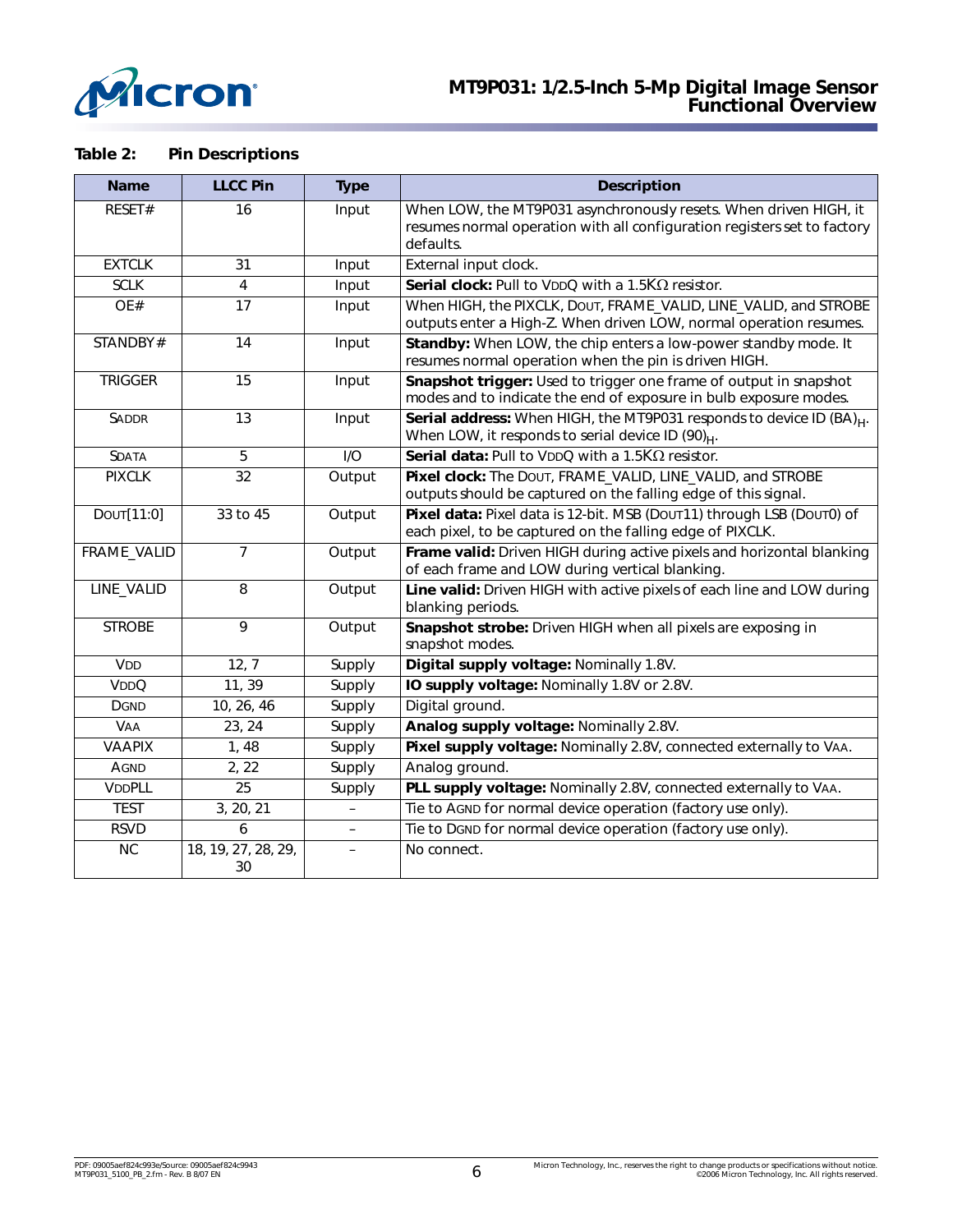

## **Default Readout Order**

By convention, the sensor core pixel array is shown with pixel (0,0) in the top right corner (see [Figure 6\)](#page-6-0). This reflects the actual layout of the array on the die. By default data is first read out of the sensor at pixel (16,54).

When the sensor is imaging, the active surface of the sensor faces the scene, as shown in [Figure 6](#page-6-0). When the image is read out of the sensor, it is read one row at a time, with the rows and columns sequenced, as shown in [Figure 7.](#page-7-0)

#### <span id="page-6-0"></span>**Figure 6: Imaging a Scene**

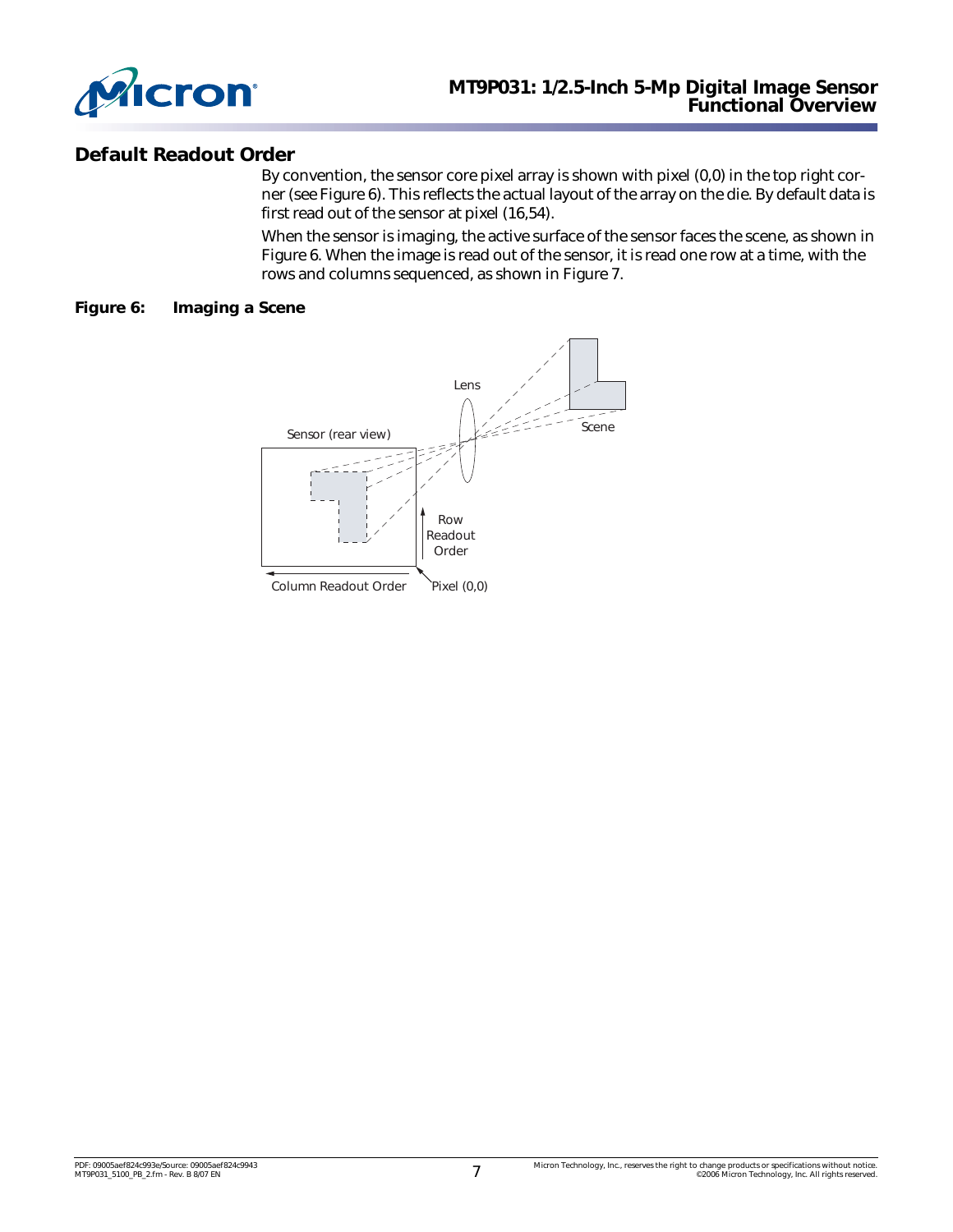

# **Output Data Format (default mode)**

The MT9P031 image data is read out in a progressive scan. Valid image data is surrounded by horizontal blanking and vertical blanking, as shown in [Figure 7.](#page-7-0) LINE\_VALID is HIGH in the shaded region of the figure.

### <span id="page-7-0"></span>**Figure 7: Spatial Illustration of Image Readout**

| <b>VALID IMAGE</b>       | <b>HORIZONTAL</b><br><b>BLANKING</b>          |  |  |
|--------------------------|-----------------------------------------------|--|--|
|                          |                                               |  |  |
|                          |                                               |  |  |
|                          |                                               |  |  |
| <b>VERTICAL BLANKING</b> | <b>VERTICAL/HORIZONTAL</b><br><b>BLANKING</b> |  |  |
|                          |                                               |  |  |
|                          |                                               |  |  |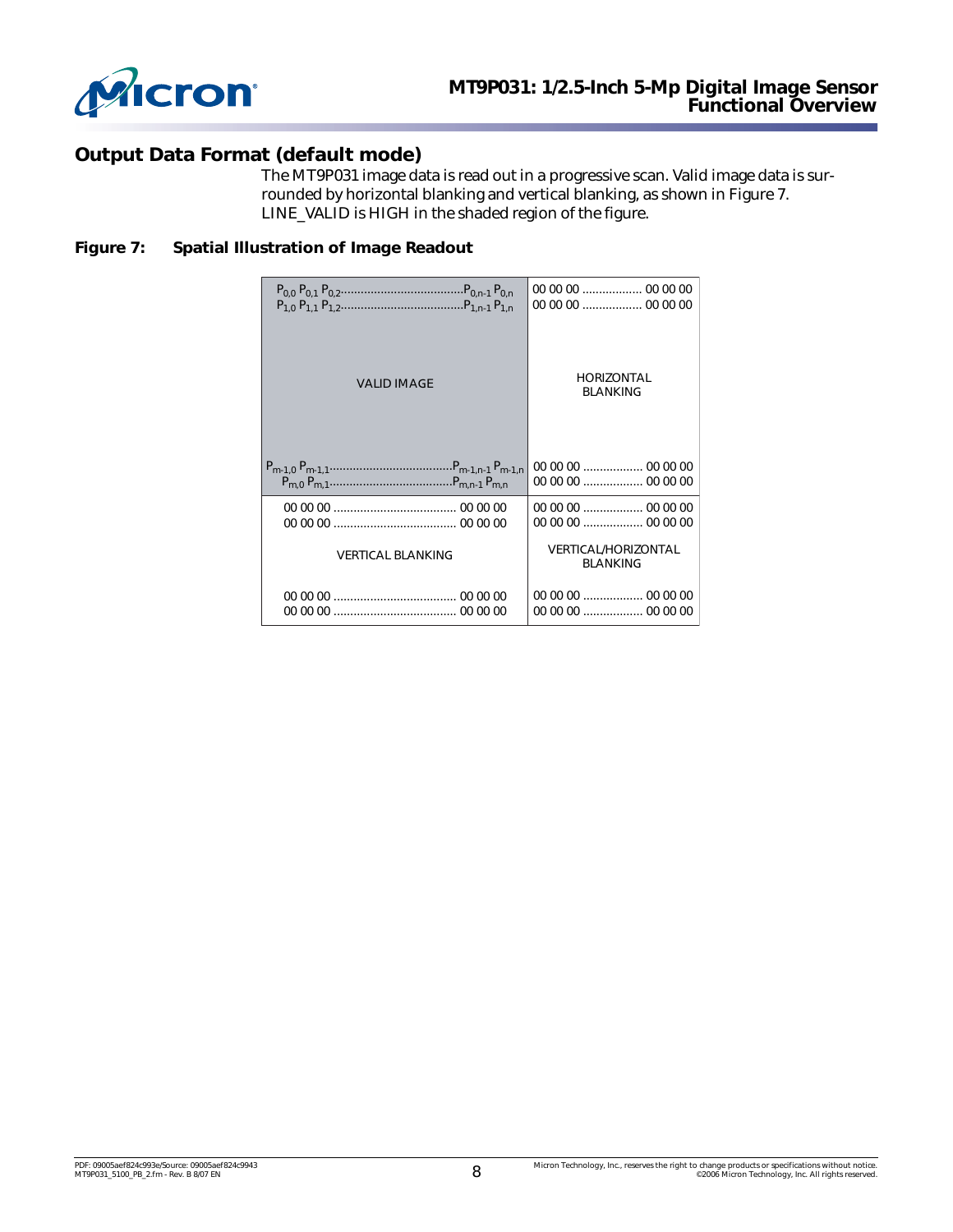

# **Readout Modes**

| Subsampling     |                                                                                                                                                                                                                                                                                                                                                                                                                                                                                                                                                                                      |  |
|-----------------|--------------------------------------------------------------------------------------------------------------------------------------------------------------------------------------------------------------------------------------------------------------------------------------------------------------------------------------------------------------------------------------------------------------------------------------------------------------------------------------------------------------------------------------------------------------------------------------|--|
|                 | By default, the resolution of the output image is the full width and height of the FOV as<br>defined above. The output resolution can be reduced by two methods: skipping and bin-<br>ning.                                                                                                                                                                                                                                                                                                                                                                                          |  |
|                 | Row and column skip modes use subsampling to reduce the output resolution without<br>reducing field-of-view. The MT9P031 also has row and column binning modes, which<br>can reduce the impact of aliasing introduced by the use of skip modes. This is achieved<br>by the averaging of two or three adjacent rows and columns (adjacent same-color pix-<br>els). Both 2X and 4X binning modes are supported. Rows and columns can be binned<br>independently.                                                                                                                       |  |
| <b>Skipping</b> |                                                                                                                                                                                                                                                                                                                                                                                                                                                                                                                                                                                      |  |
|                 | Skipping reduces resolution by using only selected pixels from the FOV in the output<br>image. In skip mode, entire rows and columns of pixels are not sampled, resulting in a<br>lower-resolution output image. A skip 2X mode skips one Bayer pair of pixels for every<br>pair output. Skip 3X skips two pairs for each one pair output. Rows and columns are<br>always read out in pairs.                                                                                                                                                                                         |  |
| <b>Binning</b>  |                                                                                                                                                                                                                                                                                                                                                                                                                                                                                                                                                                                      |  |
|                 | Binning reduces resolution by combining adjacent, same-color imager pixels to produce<br>one output pixel. All of the pixels in the FOV contribute to the output image in bin mode.<br>This can result in a more pleasing output image with reduced subsampling artifacts. It<br>also improves low-light performance. For columns, the combination step can be either<br>an averaging or summing operation. Depending on lighting conditions, one or the other<br>may be desirable. In low-light conditions, summing produces a gain roughly equivalent<br>to the column bin factor. |  |
|                 | Only certain combinations of binning and skipping are allowed.                                                                                                                                                                                                                                                                                                                                                                                                                                                                                                                       |  |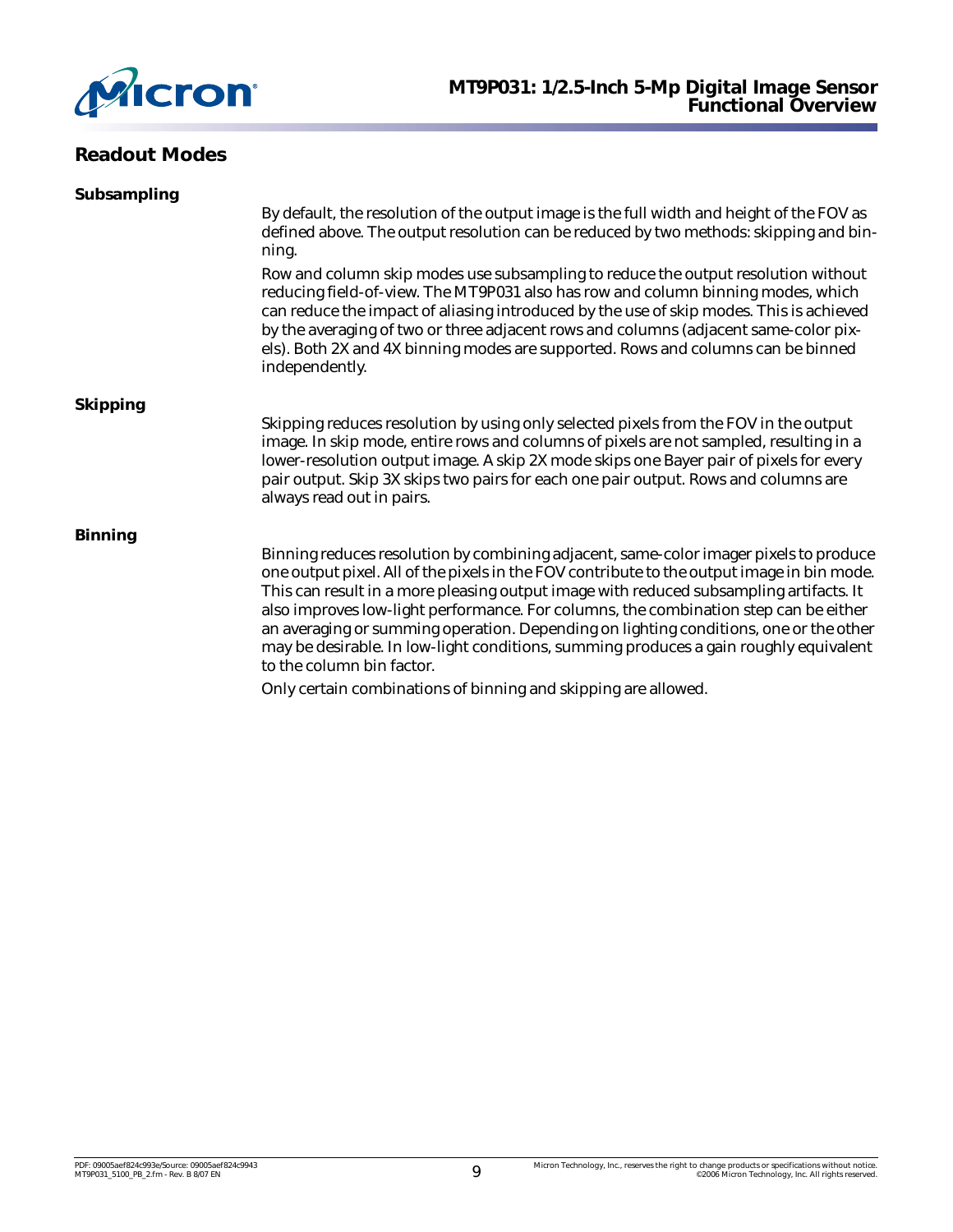

# **DC Electrical Characteristics**

### **Table 3: DC Electrical Characteristics**

| <b>Symbol</b>    | <b>Definition</b>                                               | <b>Conditions</b>                                               | Min                      | <b>Typ</b>               | <b>Max</b>               | <b>Units</b>            |
|------------------|-----------------------------------------------------------------|-----------------------------------------------------------------|--------------------------|--------------------------|--------------------------|-------------------------|
| V <sub>DD</sub>  | Core digital voltage                                            |                                                                 | 1.7                      | 1.8                      | 1.9                      | $\vee$                  |
| VDDQ             | I/O digital voltage                                             |                                                                 | 1.7                      | 1.8/2.8                  | 3.1                      | $\vee$                  |
| <b>VAA</b>       | Analog voltage                                                  |                                                                 | 2.6                      | 2.8                      | 3.1                      | V                       |
| <b>VAAPIX</b>    | Pixel supply voltage                                            |                                                                 | 2.6                      | 2.8                      | 3.1                      | $\vee$                  |
| <b>VDDPLL</b>    | PLL supply voltage                                              |                                                                 | 2.6                      | 2.8                      | 3.1                      | $\overline{\mathsf{v}}$ |
| <b>VIH</b>       | Input high voltage                                              | $VDDQ = 2.8V$                                                   | $\overline{2}$           |                          | 3.3                      | $\vee$                  |
|                  |                                                                 | $VDDQ = 1.8V$                                                   | 1.3                      |                          | 2.3                      |                         |
| $V_{IL}$         | Input low voltage                                               | $VDDQ = 2.8V$                                                   | $-0.3$                   | $\equiv$                 | $+0.8$                   | $\overline{V}$          |
|                  |                                                                 | $VDDQ = 1.8V$                                                   | $-0.3$                   |                          | $+0.5$                   |                         |
| <b>IIN</b>       | Input leakage current                                           | No pull-up resistor; VIN = VDDQ or<br><b>DGND</b>               | $\qquad \qquad -$        | <10                      | $\qquad \qquad -$        | μA                      |
| VOH              | Output high voltage                                             | At specified IOH                                                | 1.3                      | $\qquad \qquad -$        | 1.82                     | $\vee$                  |
| VOL              | Output low voltage                                              | At specified IOL                                                | 0.16                     | $\overline{\phantom{0}}$ | 0.35                     | $\vee$                  |
| <b>I</b> OH      | Output high current                                             | At specified VOH = VDDQ-400mv at<br>1.7V VDDQ                   | 8.9                      | $\overline{\phantom{0}}$ | 22.3                     | mA                      |
| $I_{OL}$         | Output low current                                              | At specified VoL = 400mv at 1.7V<br><b>VDDQ</b>                 | 2.6                      | $\qquad \qquad -$        | 5.1                      | mA                      |
| loz              | Tri-state output leakage current                                | VIN=VDDQ or GND                                                 | $\equiv$                 | $\equiv$                 | $\overline{2}$           | μA                      |
| IDD1             | Digital operating current                                       | Parallel mode 96 MHz full frame<br>nominal voltage, PLL enabled | $\frac{1}{2}$            | 28                       | 35                       | mA                      |
| IDDQ1            | I/O digital operating current                                   | Parallel mode 96 MHz full frame<br>nominal voltage, PLL enabled | $\overline{\phantom{0}}$ | 38.6                     | 50                       | mA                      |
| IAA1             | Analog operating current                                        | Parallel mode 96 MHz full frame<br>nominal voltage, PLL enabled | $\qquad \qquad -$        | 72                       | 95                       | mA                      |
| IAAPIX1          | Pixel supply current                                            | Parallel mode 96 MHz full frame<br>nominal voltage, PLL enabled | $\overline{\phantom{0}}$ | 2.4                      | 6                        | mA                      |
| IDDPLL1          | PLL supply current                                              | Parallel mode 96 MHz full frame<br>nominal voltage, PLL enabled |                          | 5                        | 6                        | mA                      |
| IDD <sub>2</sub> | Digital operating current                                       | Parallel mode 96 MHz 4X binning<br>nominal voltage, PLL enabled | $\overline{\phantom{0}}$ | 15                       | 35                       | mA                      |
| IDDQ2            | I/O digital operating current                                   | Parallel mode 96 MHz 4X binning<br>nominal voltage, PLL enabled | $\qquad \qquad -$        | 6.4                      | 50                       | mA                      |
| IAA2             | Analog operating current                                        | Parallel mode 96 MHz 4X binning<br>nominal voltage, PLL enabled | $\qquad \qquad -$        | 69                       | 95                       | mA                      |
| IAAPIX2          | Pixel supply current                                            | Parallel mode 96 MHz 4X binning<br>nominal voltage, PLL Enabled | $\qquad \qquad -$        | 3.4                      | 6                        | mA                      |
| IDDPLL2          | PLL supply current                                              | Parallel mode 96 MHz 4X binning<br>nominal voltage, PLL enabled |                          | 5                        | 6                        | mA                      |
| ISTBY1           | Hard standby current PLL<br>enabled                             | <b>EXTCLK</b> enabled                                           | $\overline{\phantom{0}}$ | < 500                    | $\qquad \qquad -$        | μA                      |
| ISTBY2           | Hard standby current PLL<br>disabled                            | <b>EXTCLK</b> disabled                                          | $\overline{\phantom{0}}$ | < 50                     | $\qquad \qquad -$        | μA                      |
| ISTBY3           | Soft standby current PLL enabled   EXTCLK enabled (PLL enabled) |                                                                 | $\overline{\phantom{0}}$ | $< 500$                  | $\overline{\phantom{a}}$ | μA                      |
| ISTBY4           | Soft standby current PLL<br>disabled                            | <b>EXTCLK enabled (PLL disabled)</b>                            |                          | $< 500$                  |                          | μA                      |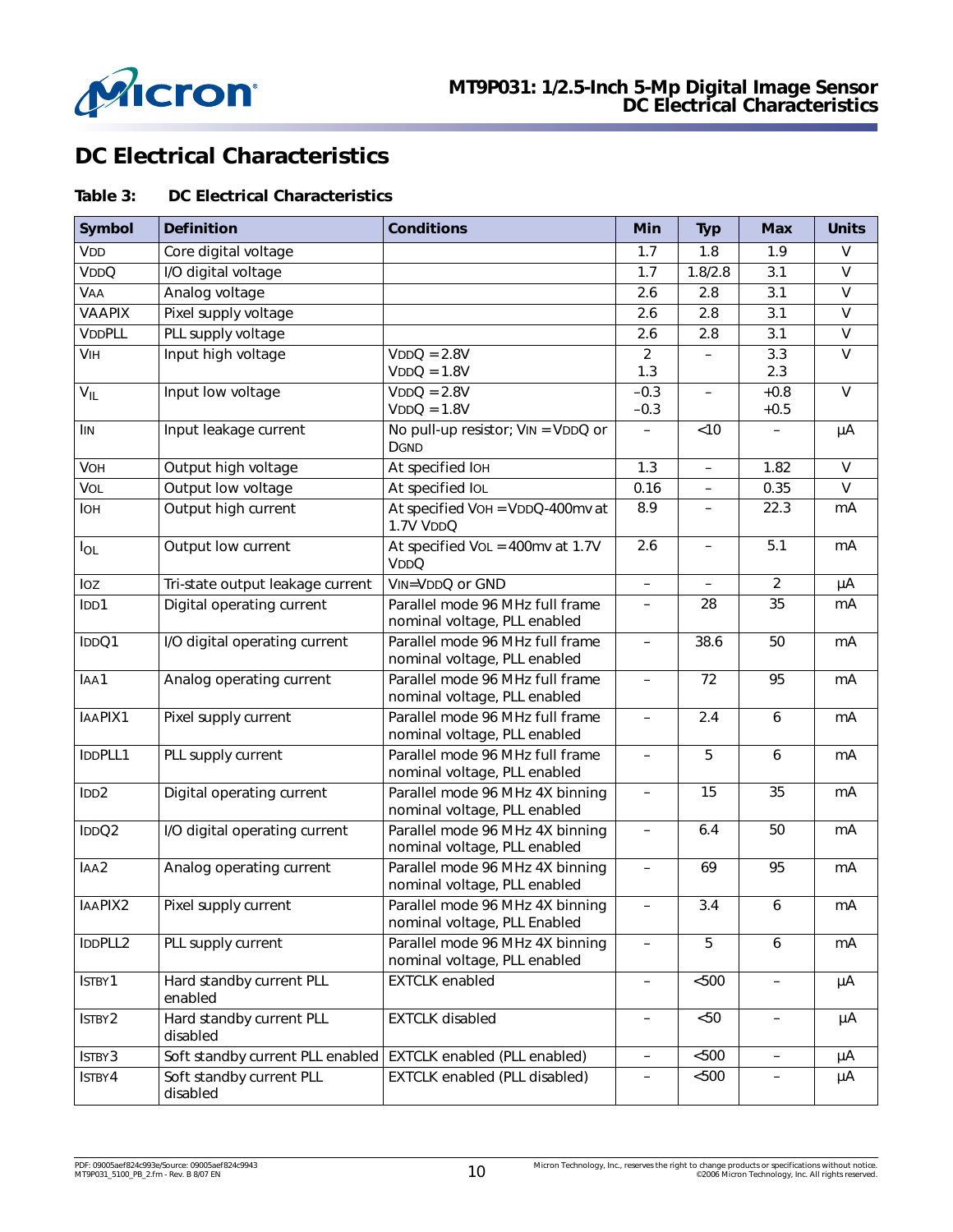

#### **Table 4: Power Consumption**

| <b>Mode</b> | <b>Full Resolution (14 fps)</b> | <b>4X Binning</b> | Units |
|-------------|---------------------------------|-------------------|-------|
| streaming   | 381                             | 262               | mW    |

#### **Table 5: Absolute Maximum Ratings**

| <b>Symbol</b>  | <b>Definition</b>             | <b>Min</b> | <b>Max</b>   | <b>Units</b> |
|----------------|-------------------------------|------------|--------------|--------------|
| VDD_MAX        | Core digital voltage          | $-0.3$     | 1.9          | v            |
| VDDQ_MAX       | I/O digital voltage           | $-0.3$     | 3.1          | v            |
| VAA_MAX        | Analog voltage                | $-0.3$     | 3.1          | v            |
| VAAPIX_MAX     | Pixel supply voltage          | $-0.3$     | 3.1          | V            |
| VDDPLL_MAX     | PLL supply voltage            | $-0.3$     | 3.1          | v            |
| VIN_MAX        | Input voltage                 | $-0.3$     | $VDDQ + 0.3$ | V            |
| <b>IDD MAX</b> | Digital operating current     |            | 35           | mA           |
| IDDQ_MAX       | I/O digital operating current |            | 100          | mA           |
| IAA_MAX        | Analog operating current      |            | 95           | mA           |
| IAAPIX_MAX     | Pixel supply current          |            | 6            | mA           |
| IDDPLL_MAX     | PLL supply current            |            | 6            | mA           |
| Top $2, 3$     | Operating temperature         | $-30$      | 70           | $^{\circ}C$  |
| <b>TST</b>     | Storage temperature           | $-40$      | 125          | $^{\circ}C$  |

<span id="page-10-1"></span><span id="page-10-0"></span>Notes: 1. Stresses greater than those listed may cause permanent damage to the device. This is a stress rating only, and functional operation of the device at these or any other conditions above those indicated in the operational sections of this specification is not implied. Exposure to absolute maximum rating conditions for extended periods may affect reliability.

- 2. In order to keep dark current and shot noise artifacts from impacting image quality, care should be taken to keep TOP at a minimum.
- 3. Measure at junction.